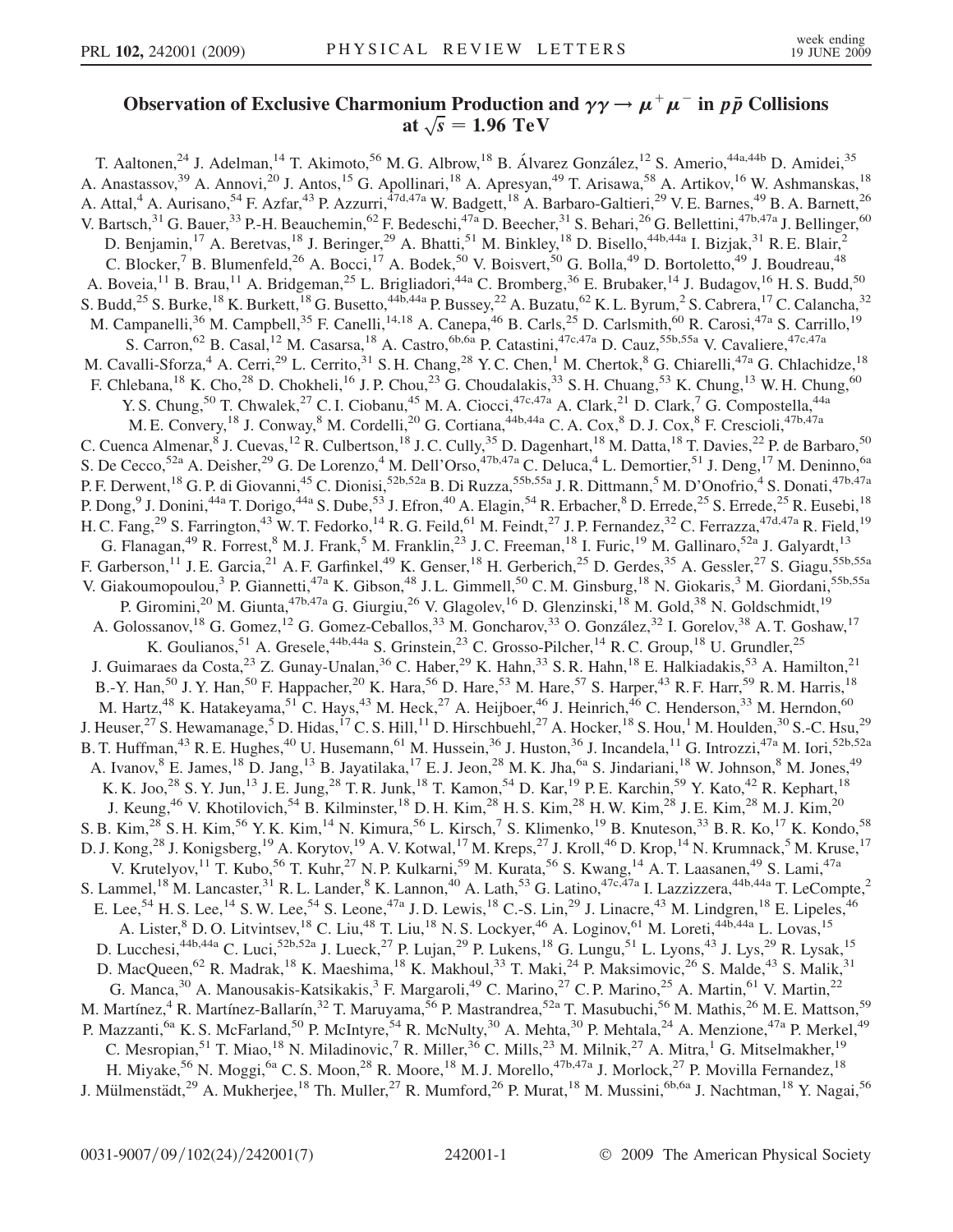<span id="page-1-0"></span>A. Nagano,<sup>56</sup> J. Naganoma,<sup>56</sup> K. Nakamura,<sup>56</sup> I. Nakano,<sup>41</sup> A. Napier,<sup>57</sup> V. Necula,<sup>17</sup> J. Nett,<sup>60</sup> C. Neu,<sup>46</sup> M. S. Neubauer,<sup>25</sup> S. Neubauer,<sup>27</sup> J. Nielsen,<sup>29</sup> L. Nodulman,<sup>2</sup> M. Norman,<sup>10</sup> O. Norniella,<sup>25</sup> E. Nurse,<sup>31</sup> L. Oakes,<sup>43</sup> S. H. Oh,<sup>17</sup> Y. D. Oh,<sup>28</sup> I. Oksuzian,<sup>19</sup> T. Okusawa,<sup>42</sup> R. Orava,<sup>24</sup> K. Osterberg,<sup>24</sup> S. Pagan Griso,<sup>44b,44a</sup> E. Palencia,<sup>18</sup> V. Papadimitriou,<sup>18</sup> A. Papaikonomou,<sup>27</sup> A. A. Paramonov,<sup>14</sup> B. Parks,<sup>40</sup> S. Pashapour,<sup>62</sup> J. Patrick,<sup>18</sup> G. Pauletta,<sup>55b,55a</sup> M. Paulini,<sup>13</sup> C. Paus,<sup>33</sup> T. Peiffer,<sup>27</sup> D. E. Pellett,<sup>8</sup> A. Penzo,<sup>55a</sup> T. J. Phillips,<sup>17</sup> G. Piacentino,<sup>47a</sup> E. Pianori,<sup>46</sup> L. Pinera,<sup>19</sup> J. Pinfold,<sup>62</sup> K. Pitts,<sup>25</sup> C. Plager,<sup>9</sup> L. Pondrom,<sup>60</sup> O. Poukhov,<sup>16,[\\*](#page-6-0)</sup> N. Pounder,<sup>43</sup> F. Prakoshyn,<sup>16</sup> A. Pronko,<sup>18</sup> J. Proudfoot,<sup>2</sup> F. Ptohos,<sup>18</sup> E. Pueschel,<sup>13</sup> G. Punzi,<sup>47b,47a</sup> J. Pursley,<sup>60</sup> J. Rademacker,<sup>43</sup> A. Rahaman,<sup>48</sup> V. Ramakrishnan,<sup>60</sup> N. Ranjan,<sup>49</sup> I. Redondo,<sup>32</sup> P. Renton,<sup>43</sup> M. Renz,<sup>27</sup> M. Rescigno,<sup>52a</sup> S. Richter,<sup>27</sup> F. Rimondi,<sup>6b,6a</sup> L. Ristori,<sup>47a</sup> A. Robson,<sup>22</sup> T. Rodrigo,<sup>12</sup> T. Rodriguez,<sup>46</sup> E. Rogers,<sup>25</sup> S. Rolli,<sup>57</sup> R. Roser,<sup>18</sup> M. Rossi,<sup>55a</sup> R. Rossin,<sup>11</sup> P. Roy,<sup>62</sup> A. Ruiz,<sup>12</sup> J. Russ,<sup>13</sup> V. Rusu,<sup>18</sup> H. Saarikko,<sup>24</sup> A. Safonov,<sup>54</sup> W. K. Sakumoto,<sup>50</sup> O. Saltó,<sup>4</sup> L. Santi,<sup>55b,55a</sup> S. Sarkar,<sup>52b,52a</sup> L. Sartori,<sup>47a</sup> K. Sato,<sup>18</sup> A. Savoy-Navarro,<sup>45</sup> P. Schlabach,<sup>18</sup> A. Schmidt,<sup>27</sup> E. E. Schmidt,<sup>18</sup> M. A. Schmidt,<sup>14</sup> M. P. Schmidt,<sup>61[,\\*](#page-6-0)</sup> M. Schmitt,<sup>39</sup> T. Schwarz,<sup>8</sup> L. Scodellaro,<sup>12</sup> A. Scribano,<sup>47c,47a</sup> F. Scuri,<sup>47a</sup> A. Sedov,<sup>49</sup> S. Seidel,<sup>38</sup> Y. Seiya,<sup>42</sup> A. Semenov,<sup>16</sup> L. Sexton-Kennedy,<sup>18</sup> F. Sforza,<sup>47a</sup> A. Sfyrla,<sup>25</sup> S. Z. Shalhout,<sup>59</sup> T. Shears,<sup>30</sup> P. F. Shepard,<sup>48</sup> M. Shimojima,<sup>56</sup> S. Shiraishi,<sup>14</sup> M. Shochet,<sup>14</sup> Y. Shon,<sup>60</sup> I. Shreyber,<sup>37</sup> A. Sidoti,<sup>47a</sup> P. Sinervo,<sup>62</sup> A. Sisakyan,<sup>16</sup> A. J. Slaughter,<sup>18</sup> J. Slaunwhite,<sup>40</sup> K. Sliwa,<sup>57</sup> J. R. Smith,<sup>8</sup> F. D. Snider,<sup>18</sup> R. Snihur,<sup>62</sup> A. Soha,<sup>8</sup> S. Somalwar,<sup>53</sup> V. Sorin,<sup>36</sup> J. Spalding,<sup>18</sup> T. Spreitzer,<sup>62</sup> P. Squillacioti,<sup>47c,47a</sup> M. Stanitzki,<sup>61</sup> R. St.Denis,<sup>22</sup> B. Stelzer,<sup>62</sup> O. Stelzer-Chilton,<sup>62</sup> D. Stentz,<sup>39</sup> J. Strologas,<sup>38</sup> G. L. Strycker,<sup>35</sup> D. Stuart,<sup>11</sup> J. S. Suh,<sup>28</sup> A. Sukhanov,<sup>19</sup> I. Suslov,<sup>16</sup> T. Suzuki,<sup>56</sup> A. Taffard,<sup>25</sup> R. Takashima,<sup>41</sup> Y. Takeuchi,<sup>56</sup> R. Tanaka,<sup>41</sup> M. Tecchio,<sup>35</sup> P. K. Teng,<sup>1</sup> K. Terashi,<sup>51</sup> J. Thom,<sup>18</sup> A. S. Thompson,<sup>22</sup> G. A. Thompson,<sup>25</sup> E. Thomson,<sup>46</sup> P. Tipton,<sup>61</sup> P. Ttito-Guzmán,<sup>32</sup> S. Tkaczyk,<sup>18</sup> D. Toback,<sup>54</sup> S. Tokar,<sup>15</sup> K. Tollefson,<sup>36</sup> T. Tomura,<sup>56</sup> D. Tonelli,<sup>18</sup> S. Torre,<sup>20</sup> D. Torretta,<sup>18</sup> P. Totaro,<sup>55b,55a</sup> S. Tourneur,<sup>45</sup> M. Trovato,<sup>47a</sup> S.-Y. Tsai,<sup>1</sup> Y. Tu,<sup>46</sup> N. Turini,<sup>47c,47a</sup> F. Ukegawa,<sup>56</sup> S. Vallecorsa,<sup>21</sup> N. van Remortel,<sup>24</sup> A. Varganov,<sup>35</sup> E. Vataga,<sup>47c,47a</sup> F. Vázquez,<sup>19</sup> G. Velev, <sup>18</sup> C. Vellidis, <sup>3</sup> M. Vidal, <sup>32</sup> R. Vidal, <sup>18</sup> I. Vila, <sup>12</sup> R. Vilar, <sup>12</sup> T. Vine, <sup>31</sup> M. Vogel, <sup>38</sup> I. Volobouev, <sup>29</sup> G. Volpi, <sup>47b, 47a</sup> P. Wagner,<sup>46</sup> R. G. Wagner,<sup>2</sup> R. L. Wagner,<sup>18</sup> W. Wagner,<sup>27</sup> J. Wagner-Kuhr,<sup>27</sup> T. Wakisaka,<sup>42</sup> R. Wallny,<sup>9</sup> S. M. Wang,<sup>1</sup> A. Warburton,<sup>62</sup> D. Waters,<sup>31</sup> M. Weinberger,<sup>54</sup> J. Weinelt,<sup>27</sup> W. C. Wester III,<sup>18</sup> B. Whitehouse,<sup>57</sup> D. Whiteson,<sup>46</sup> A. B. Wicklund,<sup>2</sup> E. Wicklund,<sup>18</sup> S. Wilbur,<sup>14</sup> G. Williams,<sup>62</sup> H. H. Williams,<sup>46</sup> P. Wilson,<sup>18</sup> B. L. Winer,<sup>40</sup> P. Wittich,<sup>18</sup> S. Wolbers,<sup>18</sup> C. Wolfe,<sup>14</sup> T. Wright,<sup>35</sup> X. Wu,<sup>21</sup> F. Würthwein,<sup>10</sup> S. Xie,<sup>33</sup> A. Yagil,<sup>10</sup> K. Yamamoto,<sup>42</sup> J. Yamaoka,<sup>17</sup> U. K. Yang,<sup>14</sup> Y. C. Yang,<sup>28</sup> W. M. Yao,<sup>29</sup> G. P. Yeh,<sup>18</sup> J. Yoh,<sup>18</sup> K. Yorita,<sup>58</sup> T. Yoshida,<sup>42</sup> G. B. Yu,<sup>50</sup> I. Yu,<sup>28</sup> S. S. Yu,<sup>18</sup> J. C. Yun,<sup>18</sup> L. Zanello,<sup>52b,52a</sup> A. Zanetti,<sup>55a</sup> L. Zhang,<sup>62</sup> X. Zhang,<sup>25</sup> Y. Zheng,<sup>9</sup> and S. Zucchelli<sup>6b,6a</sup>

## (CDF Collaboration)

<sup>1</sup>Institute of Physics, Academia Sinica, Taipei, Taiwan 11529, Republic of China<br><sup>2</sup>Argonna National Laboratory, Argonna Illinois 60430, USA

 $A$ rgonne National Laboratory, Argonne, Illinois 60439, USA<br> $3$ University of Athens, 157 71 Athens, Greece

<sup>3</sup>University of Athens, 157 71 Athens, Greece  $\frac{4}{3}$  University of Athens, 157 71 Athens, Greece

Institut de Fisica d'Altes Energies, Universitat Autonoma de Barcelona, E-08193, Bellaterra (Barcelona), Spain <sup>5</sup>

 $^{5}$ Baylor University, Waco, Texas 76798, USA<br><sup>6a</sup>Istituto Nazionale di Fisica Nucleare Bologna, I-40127 Bologna, Italy <sup>6b</sup>University of Bologna, I-40127 Bologna, Italy

 ${}^{7}$ Brandeis University, Waltham, Massachusetts 02254, USA

<sup>8</sup>University of California, Davis, Davis, California 95616, USA

<sup>9</sup>University of California, Los Angeles, Los Angeles, California 90024, USA<br><sup>10</sup>University of California, San Diego, La Jolla, California 92093, USA

<sup>10</sup>University of California, San Diego, La Jolla, California 92093, USA<br>
<sup>11</sup>University of California, Santa Barbara, Santa Barbara, California 93106, USA<br>
<sup>12</sup>Instituto de Eisica de Cantabria, CSIC-University of Cardiba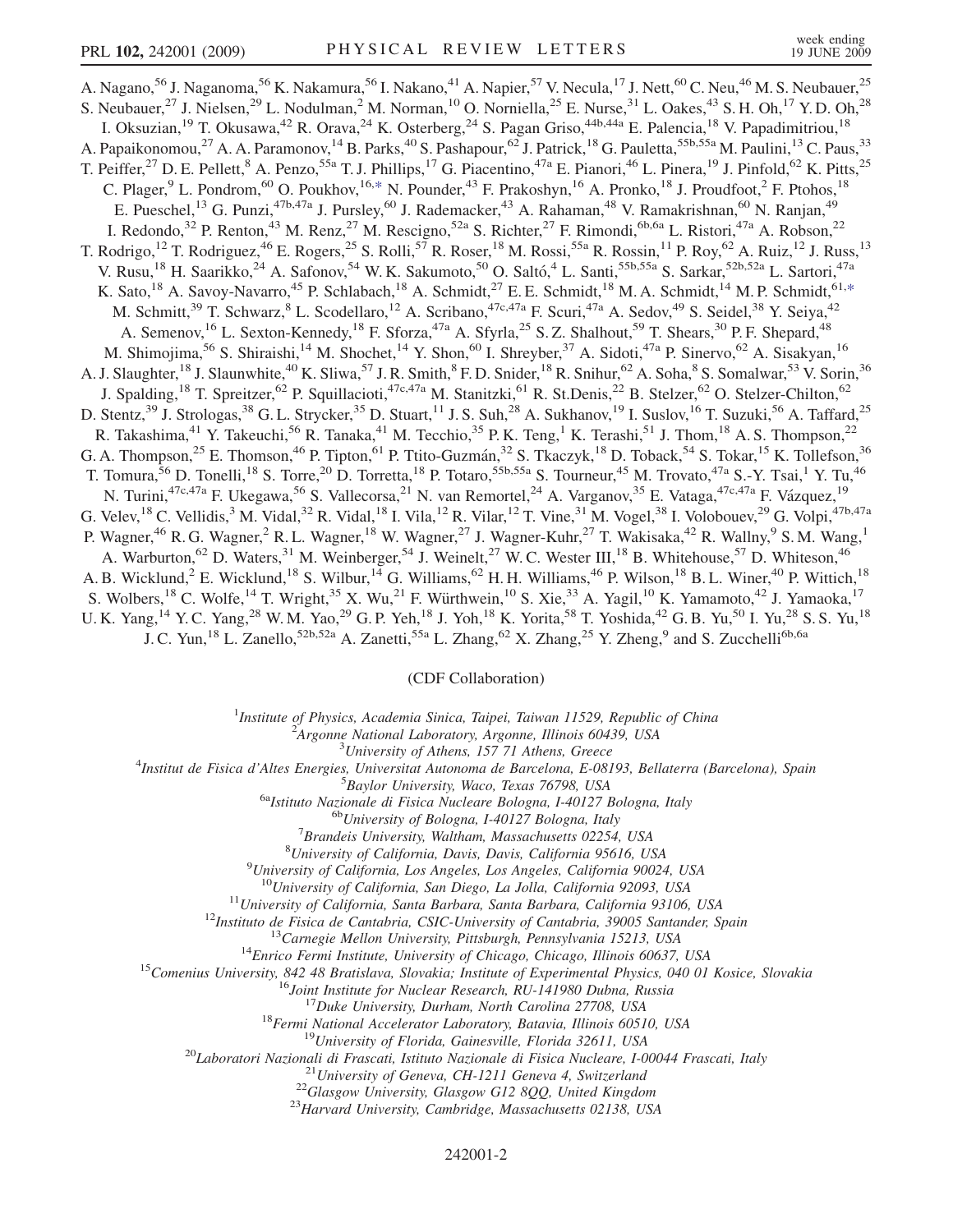$^{24}$ Division of High Energy Physics, Department of Physics, University of Helsinki and Helsinki Institute of Physics, FIN-00014, Helsinki, Finland<br><sup>25</sup>University of Illinois, Urbana, Illinois 61801, USA<br><sup>26</sup>The Johns Hopkins University, Baltimore, Maryland 21218, USA<br><sup>27</sup>Institut für Experimentelle Kernphysik, Universität Karlsruhe, 76128 Seoul National University, Seoul 151-742, Korea; Sungkyunkwan University, Suwon 440-746, Korea; Korea Institute of Science and Technology Information, Daejeon, 305-806, Korea; Chonnam National University, Gwangju, 500-757, Korea<br><sup>29</sup>Ernest Orlando Lawrence Berkeley National Laboratory, Berkeley, California 94720, USA<br><sup>30</sup>University of Liverpool, Liverpool L69 7ZE, United Kingdom<br><sup>31</sup>University C McGill University, Montréal, Québec, Canada H3A 2T8; Simon Fraser University, Burnaby, British Columbia, Canada V5A 1S6; University of Toronto, Toronto, Ontario, Canada M5S 1A7; and TRIUMF, Vancouver, British Columbia, Canada V6T 2A3 <sup>35</sup> University of Michigan, Ann Arbor, Michigan 48109, USA<br><sup>36</sup> Michigan State University, East Lansing, Michigan 48824, USA<br><sup>37</sup> Institution for Theoretical and Experimental Physics, ITEP, Moscow 117259, Russia<br><sup>38</sup> Uni <sup>43</sup>University of Oxford, Oxford OX1 3RH, United Kingdom<br><sup>44a</sup>Istituto Nazionale di Fisica Nucleare, Sezione di Padova-Trento, I-35131 Padova, Italy<br><sup>44b</sup>University of Padova, I-35131 Padova, Italy<br><sup>45</sup>LPNHE, Universite P  $^{476}$ University of Pisa, 1-56127 Pisa, Italy<br><sup> $47c$ </sup>University of Siena, 1-56127 Pisa, Italy<br><sup> $47d$ </sup>Scuola Normale Superiore, 1-56127 Pisa, Italy<br><sup>48</sup>University of Pittsburgh, Pittsburgh, Pennsylvania 15260, USA <sup>49</sup>Purdue University, West Lafayette, Indiana 47907, USA<br><sup>50</sup>University of Rochester, Rochester, New York 14627, USA<br><sup>51</sup>The Rockefeller University, New York, New York 10021, USA<br><sup>52</sup>Natituto Nazionale di Fisica Nucleare <sup>61</sup>Yale University, New Haven, Connecticut 06520, USA<br><sup>62</sup>Institute of Particle Physics: University of Alberta, Edmonton, Canada T6G 2G7; McGill University, Montréal, Québec, Canada H3A 2T8; Simon Fraser University, Burnaby, British Columbia, Canada V5A 1S6; University of Toronto, Toronto, Ontario, Canada M5S 1A7; and TRIUMF, Vancouver, British Columbia, Canada V6T 2A3 (Received 16 February 2009; published 15 June 2009)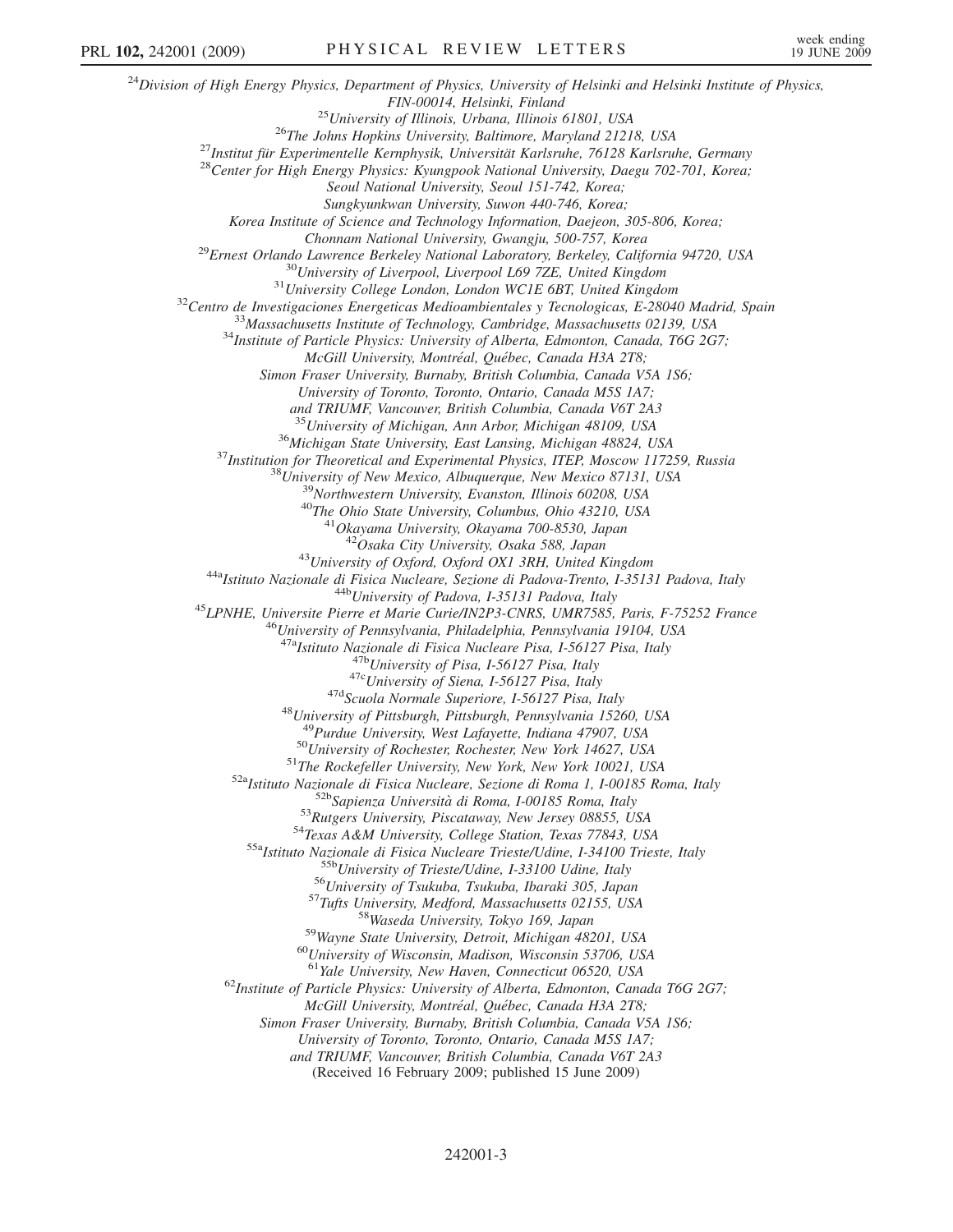In CDF we have observed the reactions  $p + \bar{p} \rightarrow p + X + \bar{p}$ , with X being a centrally produced  $J/\psi$ ,  $\psi(2S)$ , or  $\chi_{c0}$ , and  $\gamma\gamma \to \mu^+\mu^-$  in  $p\bar{p}$  collisions at  $\sqrt{s} = 1.96$  TeV. The event signature requires two oppositely charged central muons, and either no other particles or one additional photon detected. Exclusive vector meson production is as expected for elastic photoproduction,  $\gamma + p \rightarrow J/\psi(\psi(2S))$  + p, observed here for the first time in hadron-hadron collisions. We also observe exclusive  $\chi_{c0} \to J/\psi$  +  $\gamma$ . The cross sections  $\frac{d\sigma}{dy}|_{y=0}$  for  $J/\psi$ ,  $\psi$ (2S), and  $\chi_{c0}$  are 3.92  $\pm$  0.25(stat)  $\pm$  0.52(syst) nb, 0.53  $\pm$  $0.09$ (stat)  $\pm$  0.10(syst) nb, and 76  $\pm$  10(stat)  $\pm$  10(syst) nb, respectively, and the continuum is consistent with QED. We put an upper limit on the cross section for Odderon exchange in exclusive  $J/\psi$  production.

DOI: [10.1103/PhysRevLett.102.242001](http://dx.doi.org/10.1103/PhysRevLett.102.242001) PACS numbers: 13.85.Fb, 12.38.Qk, 12.40.Vv, 13.60.r

In central exclusive production processes,  $p + \bar{p} \rightarrow p +$  $X + \bar{p}$ , the colliding hadrons emerge intact with small transverse momenta,  $p_T$  [[1\]](#page-6-1), and the produced state X is in the central region, with small rapidity  $|y|$ , and is fully measured. If regions of rapidity exceeding about 5 units are devoid of particles, only photon and Pomeron [[2](#page-6-2)], P, exchanges are significant, where  $\mathbb P$  consists mostly of two gluons in a color singlet state with charge parity  $C =$ +1. Odderon, O, exchange, with 3 gluons in a  $C = -1$ state [[3–](#page-6-3)[5](#page-6-4)], is allowed in  $p\bar{p}$ , but not ep, collisions, and would appear as an enhancement in exclusive  $J/\psi$  and  $\psi(2S)$  production in  $p\bar{p}$  compared to the expectation from pure photoproduction in  $ep$ . Using the CDF II detector at the Fermilab Tevatron, we previously observed [\[6\]](#page-6-5)  $p +$  $\bar{p} \rightarrow p + e^+e^- + \bar{p}$  in agreement with QED, and found candidates [[7](#page-6-6)] for  $p + \bar{p} \rightarrow p + \gamma \gamma + \bar{p}$  consistent with QCD expectations [[8\]](#page-6-7). In this Letter we report measurements of exclusive dimuon production,  $X = \mu^+ \mu^-$ , with  $M_{\mu\mu} \in [3.0, 4.0] \text{ GeV}/c^2$ , directly [QED, Fig. [1\(a\)\]](#page-3-0), or from photoproduced  $J/\psi(3097)$  or  $\psi(2S)(3686)$ [Fig. [1\(b\)\]](#page-3-0) decay, and  $\chi_{c0}(3415) \rightarrow J/\psi + \gamma \rightarrow \mu^{+}\mu^{-}\gamma$ [Fig.  $1(c)$ ]. Lower masses were excluded by muon range, and higher masses by trigger rate limitations. Exclusive photoproduction of vector mesons has been measured in ep collisions at HERA [[9](#page-6-8)], but not previously observed in hadron-hadron collisions. The theoretical uncertainty on the QED cross section is  $\leq 0.3\%$ ; this process is distinct from Drell-Yan production ( $q\bar{q} \rightarrow \mu^+ \mu^-$ ), which is negligible in this regime.

At the LHC, in *pp* collisions with  $\sqrt{s} = 10-14 \text{ TeV}$ , central exclusive production of states such as  $X = H$  and  $W^+W^-$ , where H is a Higgs boson, are allowed [\[10\]](#page-6-9). Apart from their intrinsic interest, our measurements confirm the viability of the proposed LHC studies. The  $p + \chi_{c0} + \bar{p}$ [Fig. [1\(c\)](#page-3-0)] and  $p + H + p$  [as in Fig. 1(c) but with a top quark loop] cross sections are related [\[11\]](#page-6-10), and  $p +$  $\mu^+ \mu^- + p$  can be used to calibrate forward proton spectrometers.

We used  $\bar{p}p$  collision data at  $\sqrt{s} = 1.96 \text{ TeV}$  with an integrated luminosity  $L = 1.48$  fb<sup>-1</sup> delivered to the CDF II detector. This is a general purpose detector described elsewhere [[12\]](#page-6-11). Surrounding the collision region is a tracking system consisting of silicon microstrip detectors and a cylindrical drift chamber in a 1.4 Tesla solenoidal field. The tracking system has  $\approx 100\%$  efficiency for reconstructing isolated tracks with  $p_T \geq 1$  GeV/c and  $|\eta|$  < 0:6 [\[1\]](#page-6-1). A barrel of 216 time-of-flight counters outside the cylindrical drift chamber is surrounded by calorimeters with separate electromagnetic (EM) and hadronic sections covering the range  $|\eta|$  < 3.6. Drift chambers outside the calorimeters were used to measure muons with  $|\eta|$  < 0.6 [\[13\]](#page-6-12). The regions  $3.6 < |\eta| < 5.2$  are covered by leadliquid scintillator calorimeters [[14](#page-6-13)]. Gas Cherenkov counters covering  $3.7 < |\eta| < 4.7$  determined the luminosity with a 6% uncertainty [[15](#page-6-14)]. We did not have detectors able to measure the forward  $p$  and  $\bar{p}$ , but beam shower scintillation counters (BSC1–BSC3), located along the beam pipe, detected products of  $p(\bar{p})$  fragmentation, such as  $p \rightarrow p \pi \pi$ , with  $|\eta|$  < 7.4.

The level 1 trigger required at least one muon track with  $p_T > 1.4 \text{ GeV}/c$  and no signal in BSC1 (5.4  $\leq |\eta| \leq$ 5:9), and a higher level trigger required a second track with opposite charge. The offline event selection closely followed that described in Ref. [[6](#page-6-5)], where we observed exclusive  $e^+e^-$  production. We required two oppositely charged muon tracks, each with  $p_T > 1.4 \text{ GeV}/c$  and  $|\eta|$  < 0.6, accompanied by either (a) no other particles in the event or (b) only one additional EM shower with  $E_T^{EM} > 80$  MeV and  $|\eta| < 2.1$ . Condition (a) defines an exclusive dimuon event. The exclusivity efficiency  $\varepsilon_{\rm exc}$  is the probability that the exclusive requirement is not spoiled by another inelastic interaction in the same bunch crossing, or by noise in a detector element. This efficiency was measured [\[6\]](#page-6-5) as the fraction of bunch crossing triggers that pass the exclusivity requirement (a). We found  $\varepsilon_{\rm exc}$  = 0.093 with negligible uncertainty. The product  $\varepsilon_{\rm exc}L =$  $L_{\text{eff}} = 139 \pm 8 \text{ pb}^{-1}$  was the effective luminosity for single interactions.



<span id="page-3-0"></span>FIG. 1. Feynman diagrams for (a)  $\gamma \rightarrow \mu^+ \mu^-,$ (b)  $\gamma \mathbb{P} \to J/\psi(\psi(2S))$ , and (c)  $\mathbb{P} \mathbb{P} \to \chi_c$ , with the 2-gluon exchange forming a Pomeron.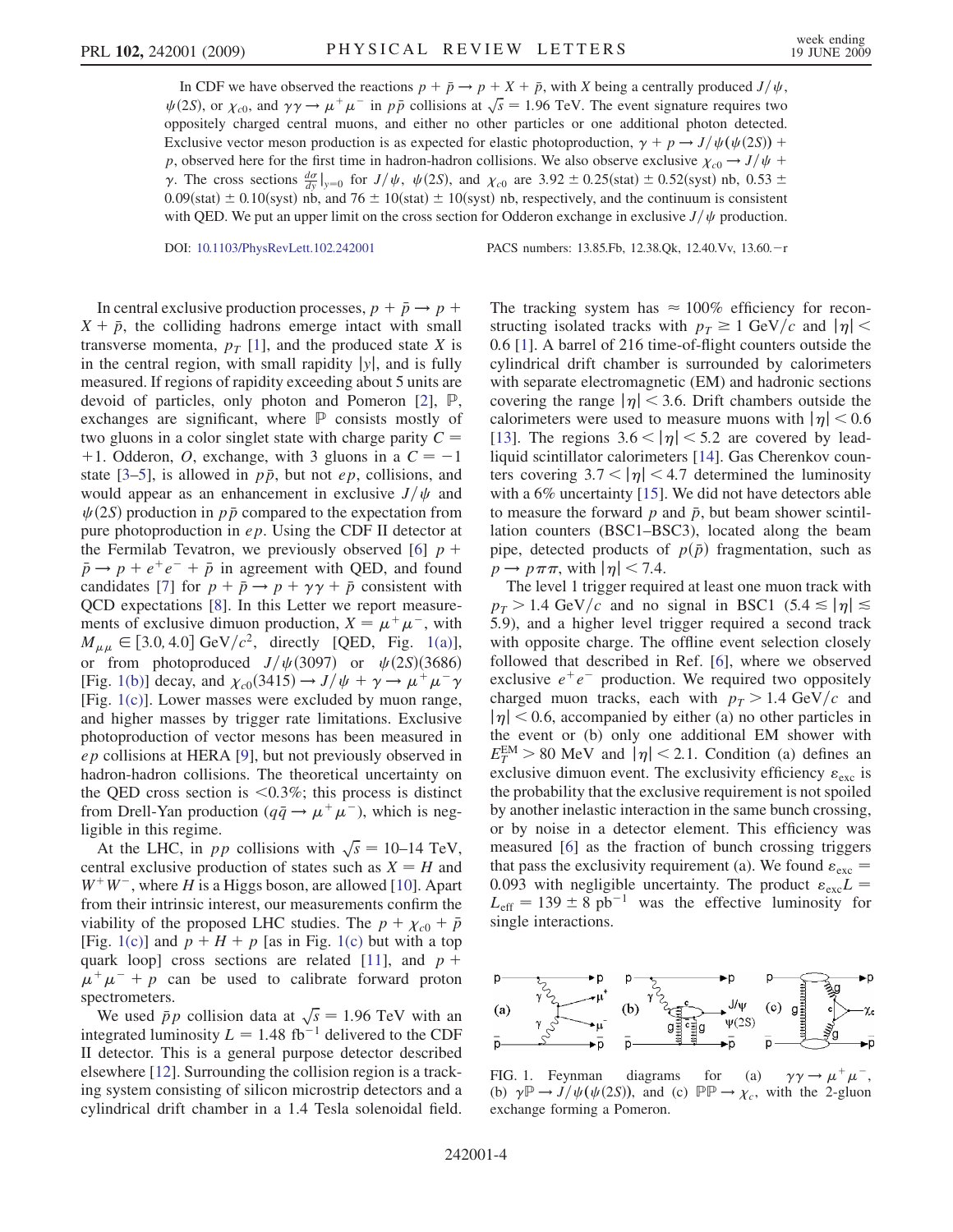<span id="page-4-0"></span>

FIG. 2 (color online). Mass  $M_{\mu\mu}$  distribution of 402 exclusive events, with no EM shower (histogram), together with a fit to two Gaussians for the  $J/\psi$  and  $\psi$  (2S), and a QED continuum. All three shapes are predetermined, with only the normalizations floating. Inset: Data above the  $J/\psi$  and excluding 3.65 <  $M_{\mu\mu}$  < 3.75 GeV/c<sup>2</sup> [ $\psi$ (2S)] with the fit to the QED spectrum times acceptance (statistical uncertainties only).

After these selections, cosmic rays were the main background. They were all rejected, with no significant loss of real events, by timing requirements in the time-of-flight counters and by requiring the three-dimensional opening angle between the muon tracks to be  $\Delta \theta_{3D}(\mu \mu) < 3.0$  rad. Within a fiducial kinematic region (FKR)  $\left[ \left| \eta(\mu) \right| < 0.6 \right)$ , and  $M_{\mu\mu} \in [3.0, 4.0] \text{ GeV}/c^2$ , there are 402 events with no EM shower. The  $M_{\mu\mu}$  spectrum is shown in Fig. [2.](#page-4-0) The  $J/\psi$  and  $\psi(2S)$  are prominent, together with a continuum. The spectrum is well fitted by two Gaussians with expected masses and widths (dominated by the resolution) and a continuum whose shape is given by the product of the QED spectrum  $(\gamma \gamma \rightarrow \mu^+ \mu^-)$ , acceptance, and efficiency, as shown in Fig. [2](#page-4-0) (inset). The numbers of events from the fit are given in Table [I,](#page-4-1) with statistical uncertainties. The numbers given in Table [I](#page-4-1) for backgrounds, acceptances, and efficiencies show systematic uncertainties estimated by varying parameters within acceptable bounds.

Backgrounds to exclusive  $\mu^+ \mu^-$  events are (see Table [I\)](#page-4-1) (a) proton fragmentation, if the products are not detected in the forward detectors, (b) for the  $J/\psi$ ,  $\chi_{c0}$  events with a photon that did not give an EM shower above 80 MeV, and (c) events with some other particle not detected. The probability of a p or  $\bar{p}$  fragmenting at the  $p\gamma p(p^*)$  vertex was calculated with the LPAIR Monte Carlo (MC) simula-tion [\[17\]](#page-6-15) to be  $0.17 \pm 0.02$ (syst), and the probability that all the fragmentation products have  $|\eta| > 7.4$  to be 0.14  $\pm$  $0.02$ (syst). If a proton fragments, the decay products may not be detected through BSC inefficiency, estimated from data to be  $0.08 \pm 0.01$ . The fragmention probability at the  $p\mathbb{P}p(p^*)$  vertex was taken from the ratio of single diffractive fragmentation to elastic scattering at the Tevatron [\[18\]](#page-6-16) to be  $0.24 \pm 0.05$ .

We compared the kinematics of the muons, e.g.  $p_T(\mu^+\mu^-)$  and  $\Delta\phi_{\mu\mu}$ , with simulations for the three classes:  $J/\psi$ ,  $\psi$ (2S) [[19](#page-6-17)], and QED [\[17](#page-6-15)] with  $M_{\mu\mu} \in$ [3.2, 3.6] and [3.8, 4.0] GeV/ $c^2$  to exclude the  $J/\psi$  and  $\psi(2S)$ . The distributions agree well with the simulations; the few events that are outside expectations are taken to be nonexclusive background. Figure [3](#page-5-0) shows the distributions of  $p_T(\mu^+\mu^-)$ . As expected,  $\langle p_T \rangle$  is smaller for the QED process, and the data agree well with STARLIGHT [\[19\]](#page-6-17), apart from two events with  $p_T > 0.8$  GeV/c where no events are expected. Comparing data with LPAIR we estimate that the nonexclusive background is  $(9 \pm 5)\%$  of the observed

<span id="page-4-1"></span>TABLE I. Numbers of events fitted to classes  $J/\psi$ ,  $\psi(2S)$ ,  $\chi_{c0}$ , and QED. Backgrounds are given as percentages of the fit events, and efficiencies are to be applied to the events without background. The stated branching fraction  $\mathcal B$  for the  $\chi_{c0}$  is the product of the  $\chi_{c0} \to J/\psi + \gamma$  and  $J/\psi \to \mu^+ \mu^-$  branching fractions [\[16\]](#page-6-18). For events (fit) the uncertainty is only statistical; all other uncertainties are purely systematic except when both are given. The cross sections include a 6% luminosity uncertainty.

| <b>Class</b>                              | $J/\psi$                             | $\psi(2S)$                               | $\chi_{c0}(1P)$                       | $\gamma \gamma \rightarrow \mu^+ \mu^-$ |
|-------------------------------------------|--------------------------------------|------------------------------------------|---------------------------------------|-----------------------------------------|
| Acceptances:                              |                                      |                                          |                                       |                                         |
| Detector $(\%)$                           | $18.8 \pm 2.0$                       | $54 \pm 3$                               | $19 \pm 2$                            | $41.8 \pm 1.5$                          |
| Efficiencies:                             |                                      |                                          |                                       |                                         |
| $\mu$ -quality (%)                        | $33.4 \pm 1.7$                       | $45 \pm 6$                               | $33 \pm 2$                            | $41.8 \pm 2.3$                          |
| Photon $(\%)$                             | $\cdots$                             | $\cdots$                                 | $83 \pm 4$                            | $\cdots$                                |
| Events $(fit)$                            | $286 \pm 17$                         | $39 \pm 7$                               | $65 \pm 8$                            | $77 \pm 9$                              |
| Backgrounds:                              |                                      |                                          |                                       |                                         |
| Fragmention $(\%)$                        | $9 \pm 2$                            | $9 \pm 2$                                | $11 \pm 2$                            | $8 \pm 2$                               |
| Nonexclusive $(\% )$                      | $3 \pm 3$                            | $3 \pm 3$                                | $3 \pm 3$                             | $9 \pm 5$                               |
| $\chi_{c0}(\%)$                           | $4.0 \pm 1.6$                        | $\cdots$                                 | $\cdots$                              | $\cdots$                                |
| $\mathcal{B} \rightarrow \mu^+ \mu^-$ (%) | $5.93 \pm 0.06$                      | $0.75 \pm 0.08$                          | $0.076 \pm 0.007$                     | $\cdots$                                |
| $\mathcal{B}\sigma_{\text{FKR}}$ (pb)     | $28.4 \pm 2.0(stat) \pm 6.0(syst)$   | $1.02 \pm 0.17(stat) \pm 0.19(syst)$     | $8.0 \pm 0.9$ (stat) $\pm 0.9$ (syst) | $27 \pm 0.3$ (stat) $\pm 0.4$ (syst)    |
| $\frac{d\sigma}{dy} _{y=0}$ (nb)          | $3.92 \pm 0.25(stat) \pm 0.52(syst)$ | $0.53 \pm 0.09$ (stat) $\pm 0.10$ (syst) | $76 \pm 10(stat) \pm 10(syst)$        | $\cdots$                                |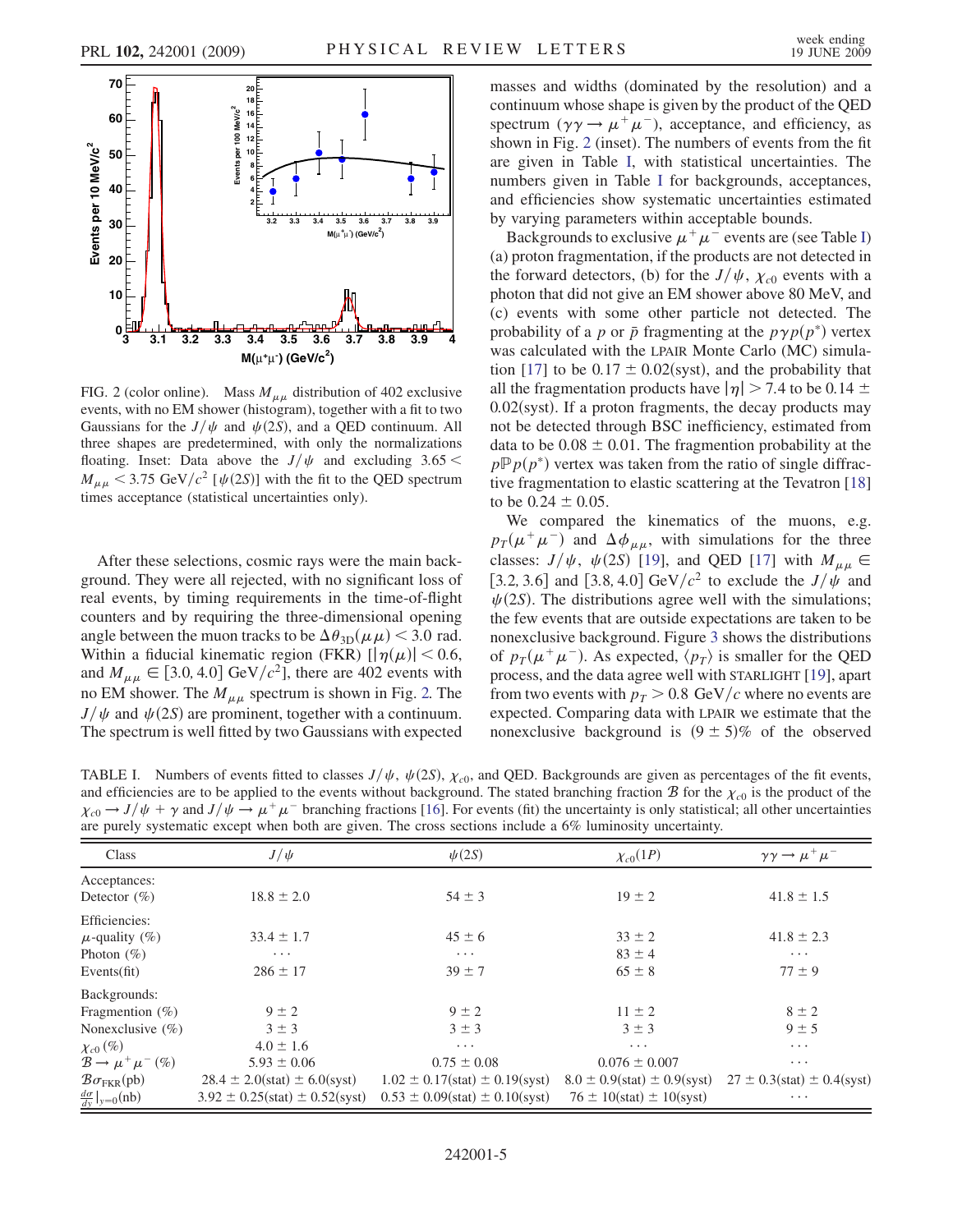(QED) events. The  $\psi(2S)$  data are well fitted by the STARLIGHT photoproduction simulation [\[19\]](#page-6-17). The distribution of  $p_T(J/\psi)$  is well fitted by STARLIGHT, apart from five events with  $p_T(J/\psi) > 1.4 \text{ GeV}/c$  [Fig. [3\(b\)](#page-5-1)]. These could be due to nonexclusive background, some  $\chi_{c0}$  radiative decays with an undetected photon, or an Odderon component.

To measure  $\chi_{c0}$  production we required one EM shower with  $E_T^{\text{EM}} > 80$  MeV in addition to the two muons; if two adjacent towers had enough energy, they were combined. There are 65 events in the  $J/\psi$  peak and eight continuum events; these are likely to be  $\gamma \gamma \rightarrow \mu^+ \mu^-$  with a bremsstrahlung. We interpret the 65 events as  $\chi_{c0} \rightarrow J/\psi + \gamma$ production and decay. The distribution of the mass formed from the  $J/\psi$  and the EM shower energy, while broad, has a mean value equal to the  $\chi_{c0}$  mass. The  $E_T^{EM}$  spectrum is well fitted by an empirical function which extrapolates to only 3.6  $\pm$  1.3(syst)  $\chi_{c0}$  candidates with showers below 80 MeV. The  $p_T(J/\psi)$  and  $\Delta\phi_{\mu\mu}$  distributions for the events with an  $E_T^{EM}$  signal are consistent with all these  $J/\psi$  being from  $\chi_{c0}$  decay, as simulated by CHICMC [\[20\]](#page-6-19). Additional photon inefficiency comes from conversion in material,  $7 \pm 2\%$ , and dead regions of the calorimeter,  $5.0 \pm 2.5\%$ , giving a total inefficiency  $17 \pm 4\%$ , which gives a background to exclusive  $J/\psi$  of 4.0  $\pm$  1.6% (all errors systematic).

We calculated acceptances and efficiencies using the LPAIR [[17](#page-6-15)] and STARLIGHT [\[19](#page-6-17)] MC generators for QED,  $J/\psi$  and  $\psi(2S)$ , and CHICMC [[20](#page-6-19)] for  $\chi_{c0}$  production. Generated events were passed through a GEANT-based [\[21\]](#page-6-20) simulation of the CDF detector. The trigger efficiency for muons rose steeply between  $1.4 \text{ GeV}/c$  and 1.5 GeV/ $c$ , where it exceeded 90%. As we triggered on one muon, the trigger efficiency for events with two muons was >99% for  $M_{\mu\mu} > 3$  GeV/ $c^2$ .

Figure [2](#page-4-0) (inset) shows the subset of the Fig. [2](#page-4-0) data above 3.15 GeV/ $c^2$  (to exclude the  $J/\psi$ ), excluding the bin 3.65–3.75 GeV/ $c^2$  which contains the  $\psi$ (2S). The curve shows the product of the OED spectrum and acceptance  $\times$ efficiency,  $A\epsilon$ , with only the normalization floating, from the 3-component fit to the full spectrum. The continuum data agrees with the QED expectation. The integral from

3 GeV/ $c^2$  to 4 GeV/ $c^2$  is 77  $\pm$  9(stat) events, and after correcting for backgrounds and efficiencies (Table [I\)](#page-4-1), the measured cross section for QED events with  $|\eta(\mu^{\pm})|$  < 0.6 and  $M_{\mu\mu} \in [3.0, 4.0] \text{ GeV}/c^2$  is  $\sigma = 2.7 \pm$  $0.3$ (stat)  $\pm$  0.4(syst) pb, in agreement with the QED prediction  $2.18 \pm 0.01$  pb [[17](#page-6-15)].

For the prompt  $J/\psi$  and  $\psi$  (2S) cross sections, we took the number of events from the Gaussian fits, subtracted backgrounds, and corrected for  $A\epsilon$  to obtain  $B\sigma_{\text{FKR}}$  for both muons in the fiducial kinematic region (see Table [I\)](#page-4-1). To obtain  $\frac{d\sigma}{dy}|_{y=0}$  from  $\sigma_{\text{FKR}}$  we used the STARLIGHT MC program, which gives the ratio of these two cross sections for each resonance, and divided by the branching fractions B. We found  $\frac{d\sigma}{dy}|_{y=0}(J/\psi) = 3.92 \pm 0.25(\text{stat}) \pm 0.25(\text{stat})$ 0.52(syst) nb. This agrees with the predictions  $2.7^{+0.6}_{-0.2}$  nb [\[19\]](#page-6-17) and  $3.4 \pm 0.4$  nb [[22](#page-6-21)] among others [[23](#page-6-22),[24](#page-6-23)]. We found  $\frac{d\sigma}{dy}|_{y=0}(\psi(2S)) = 0.53 \pm 0.09(\text{stat}) \pm 0.10(\text{syst})$  nb compared with a prediction [\[19\]](#page-6-17)  $0.46^{+0.11}_{-0.04}$  nb. The ratio  $R = \frac{\psi(2S)}{J/\psi} = 0.14 \pm 0.05$  is in agreement with the HERA value [\[9](#page-6-8)]  $R = 0.166 \pm 0.012$  at similar  $\sqrt{s(\gamma p)}$ .

After correcting the 65  $\chi_{c0}$  candidates for backgrounds and efficiencies, and applying the branching fraction  $\mathcal{B}(\chi_{c0} \to J/\psi + \gamma) = 0.0128 \pm 0.0011$  [[16](#page-6-18)], we found  $\frac{d\sigma}{dy}|_{y=0}^{y=0}(\chi_{c0}) = 76 \pm 10$ (stat)  $\pm 10$ (syst) nb. The  $\chi_{c2}(3556)$ may be present, although it is strongly suppressed by the  $J_z = 0$  rule [\[11\]](#page-6-10) and is forbidden at 0<sup>°</sup> scattering angle. Exclusive  $gg \rightarrow \chi_{c1}(3511)$ ,  $J^{PC} = 1^{++}$  is forbidden by the Landau-Yang theorem, but may occur with off-shell gluons [[25](#page-6-24)]. It is nevertheless forbidden by symmetry arguments [\[26\]](#page-6-25) when both p and  $\bar{p}$  scatter at 0°. Because of the limited  $M(J/\psi + \gamma)$  resolution we cannot distinguish these states; we assume  $\chi_{c1}$  and  $\chi_{c2}$  to be negligible. If several states  $\chi_{ci}$  are present,  $\sum \mathcal{B}_i \sigma_{i, \text{FKR}} =$  $8.0 \pm 0.9$ (stat)  $\pm 0.9$ (syst) pb. Theoretical predictions have large (often unstated) uncertainties, but are compatible with our measurement. Reference [[11](#page-6-10)] predicted  $\frac{d\sigma}{dy}|_{y=0}(\chi_{c0})=130$  nb; however, the Particle Data Group (PDG) value [\[16\]](#page-6-18) of the  $\chi_c$  width has since been reduced by a factor 1.45, correcting their prediction to 90 nb. Yuan [\[27\]](#page-6-26) predicted 160 nb (again the factor  $\frac{1}{1.45}$  should be applied) and Bzdak [[28](#page-6-27)] 45 nb.

<span id="page-5-1"></span><span id="page-5-0"></span>

FIG. 3 (color online).  $p_T$  distribution of  $\mu^+ \mu^-$  (points with statistical error bars) for (a) QED,  $M_{\mu\mu} \in [3.2, 3.6] +$ [3.8, 4.0] GeV/ $c^2$ , (b)  $J/\psi$ , (c)  $\psi(2S)$ . The MC predictions (with no background) are shown by the histograms, normalized to the data.